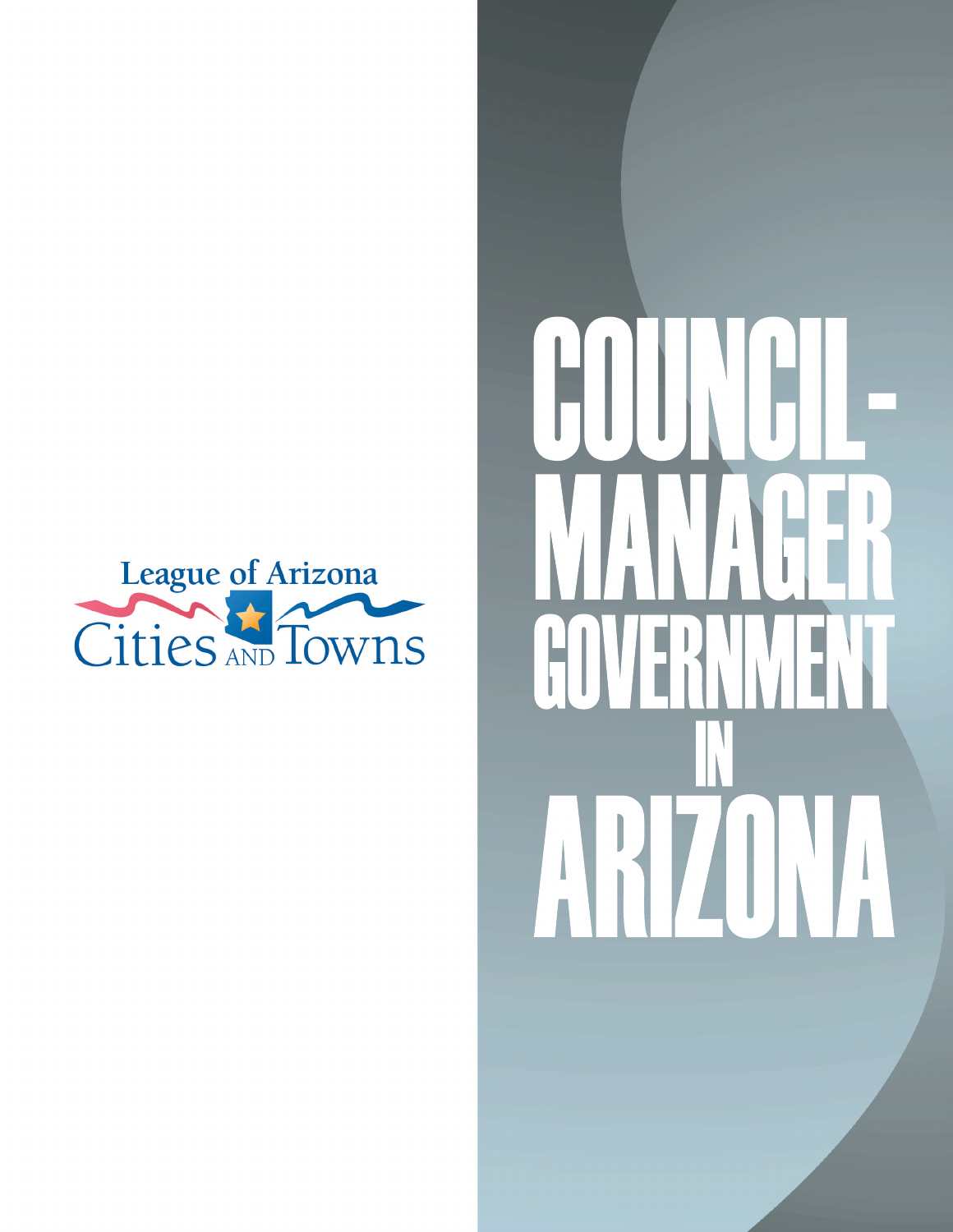# **COUNCIL-MANAGER GOVERNMENT IN ARIZONA**

Prepared by

# **League of Arizona Cities and Towns**

1820 West Washington Street Phoenix, Arizona 85007 (602) 258-5786 www.azleague.org

**August 2013**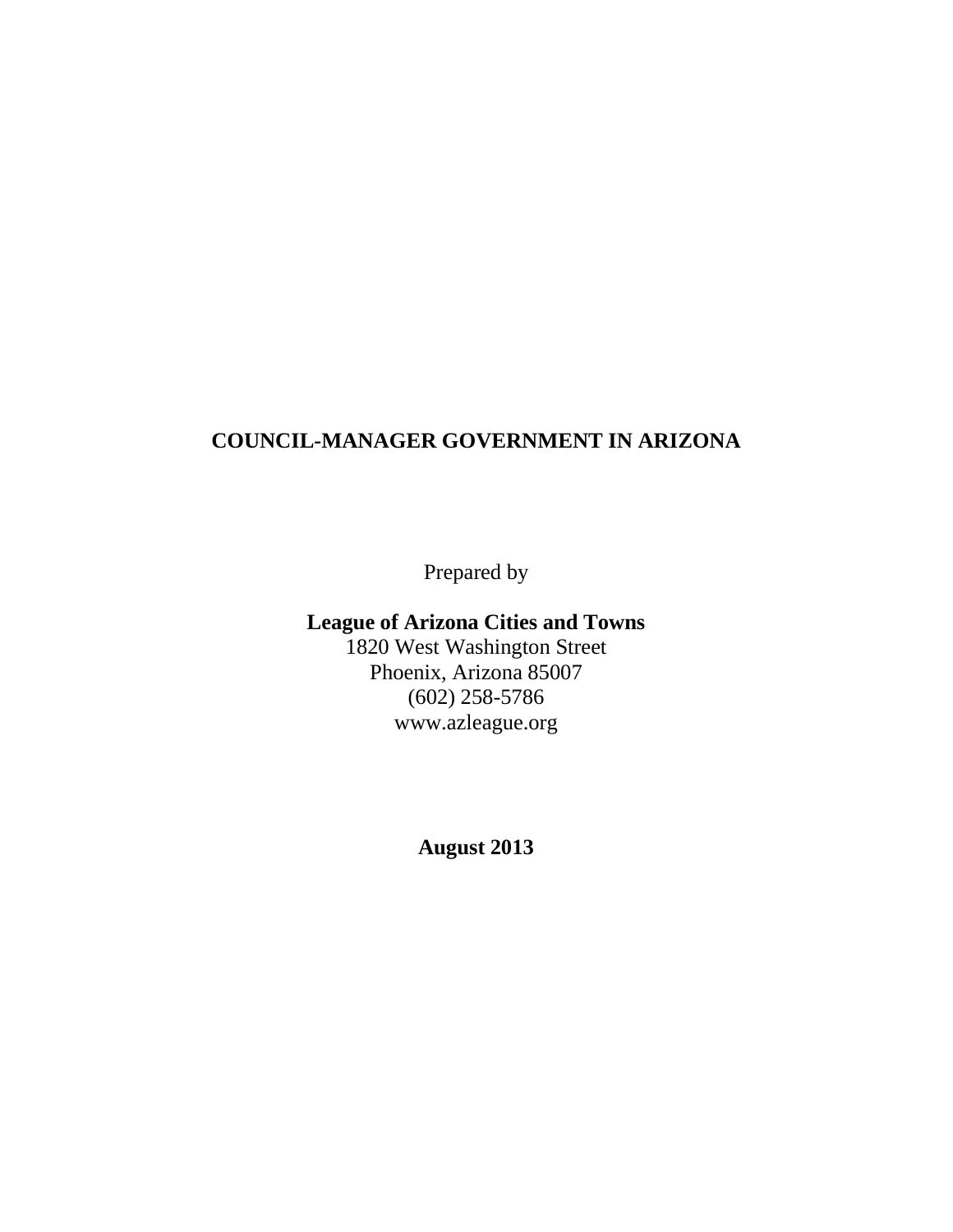# **TABLE OF CONTENTS**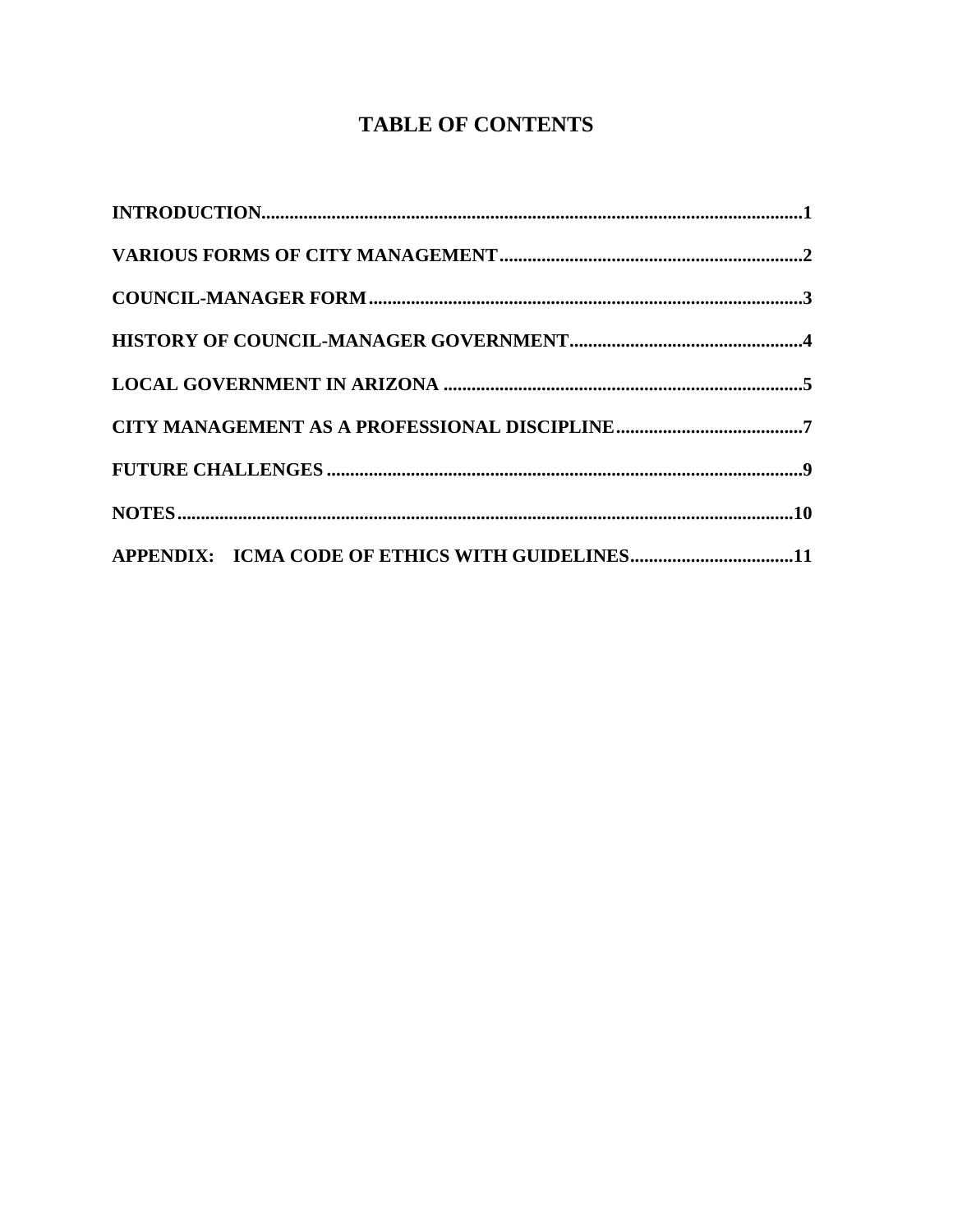# **INTRODUCTION**

Local government advocates consistently proclaim that cities and towns are the level of government that is "closest to the people" and "most responsive to the people." Does the municipal form of government have anything to do with validating those truisms? The likely answer is, "yes."

Those claims may be consistent with the emergence of the council-manager form of government: a system in which political leadership and professional leadership are blended and public policy decisions are made by elected officials on the basis of professional recommendations and advice using the objective standards of cost, efficiency, measurable outcomes and optimum service to the citizens rather than because of political influence, cronyism, nepotism, favoritism, or dishonesty.

Today, the council-manager system is the most prevalent form of local government in the United States (existing in more than 3,500 cities and towns and more than 370 counties), but it is not the only one. Other models, generally created many years ago and unchanged over time, still exist.

Across the country, the issue of the local form of government emerges as a subject of debate from time to time. In the majority of cases, there is an effort to adopt the council-manager form, but occasionally there are proposals to move away from council-manager to another governmental model. On the whole, however, the trend is toward more adoption of the councilmanager form.

Some of the motivation to use this form comes from frustration with the practices observed in the current system which the public finds distasteful and offensive: cronyism, influence peddling, graft, secret arrangements, partisan decision making and hiring based on connections rather than objective qualifications. The council-manager form addresses the issues generally found to be the most distasteful to the public.

The system is not perfect, but it is designed specifically to make sure professional municipal employees are responsive to the public and that government resources are spent in the most efficient, objective manner possible, while elected officials set the policy direction and priorities of the city.

Why is it then that the public seems to be generally unaware of the council-manager form, and sees the position of Mayor as the "boss of the city?" Perhaps because chief executives at the state and national level do have a higher profile management role, or because a colorful, flamboyant stereotypical Mayor makes a more appealing character for movies or novels, and that the strong mayor form still remains more common in the eastern part of the country and in many of the nation's largest cities.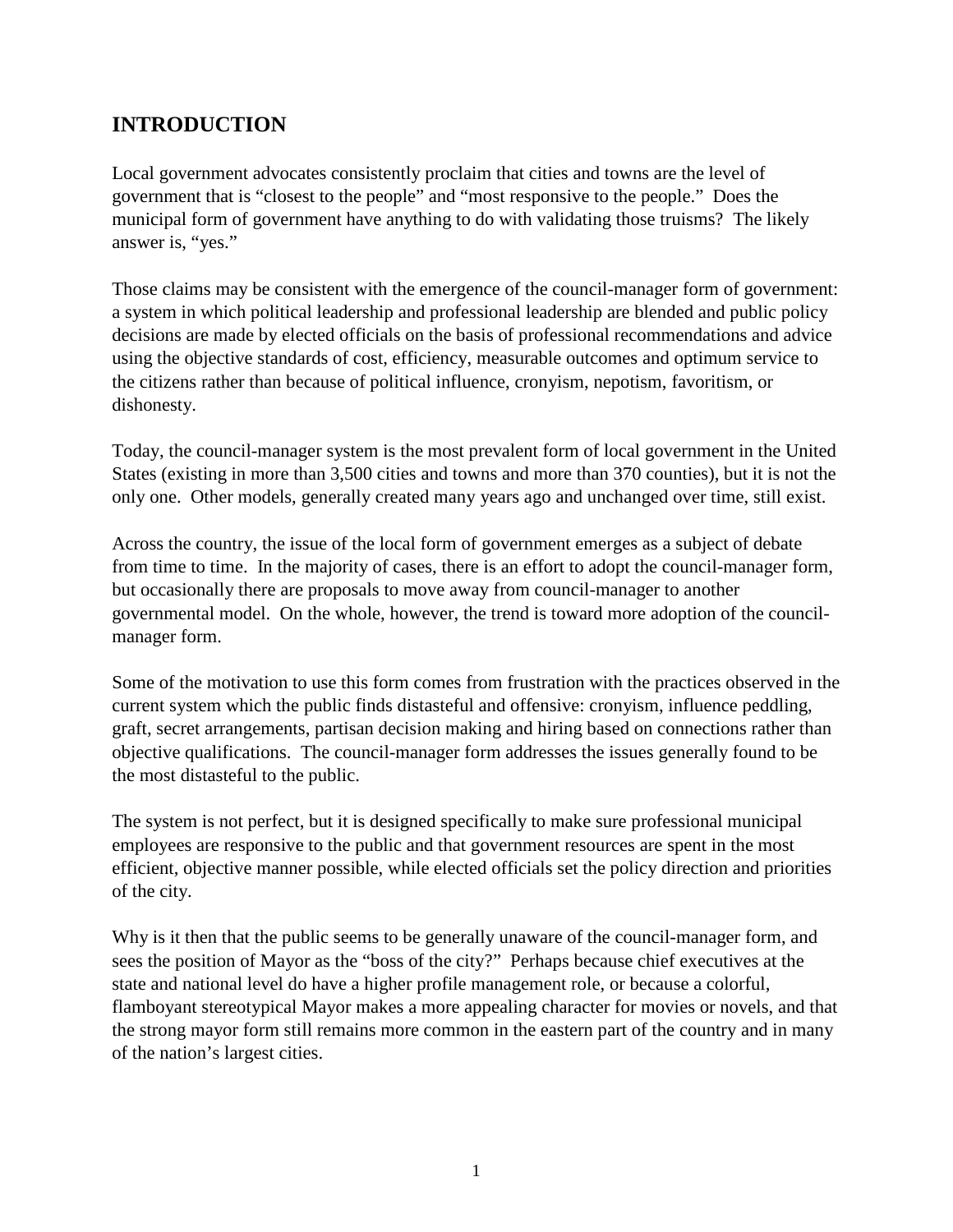# **VARIOUS FORMS OF CITY MANAGEMENT**

Incorporated communities in early America conducted business primarily through the **Town Meeting** system in which every member of the community was a voting delegate at a large public meeting. There are still remnants of this system today in some New England states where annual Town meetings are required to conduct some kinds of municipal business.

As local governments developed, a small number of individuals were elected as "Selectmen" to provide for fulfillment of the directives approved by citizens at the Town Hall. Today, some states still retain the title of Selectman for members of their city councils.

As cities grew and the need arose to provide a greater level of urban services, more and more people were needed to administer them. This led to the "long ballot" election in which a large number of candidates vied for the right to run certain city departments.

A movement emerged advocating a "short ballot" so that voters could be more informed about the various candidates for local office. Over time, some cities adopted a ward system to elect members of a common council. The voters in each ward would have fewer decisions to make, but there were still a large number of people elected to the city council. Chicago, for example, has council members elected from 50 separate wards.

The **Weak Mayor** system is found primarily in small towns that do not have the organizational structure for a manager. In this system council members handle both the policy and administrative operations of various city departments, while the Mayor presides at meetings and is the ceremonial face of city government. The collective council has relatively limited influence since the individual council members have management authority for their scope of responsibility.

In the **Strong Mayor** form, the roles are essentially reversed. The elected Mayor has management authority for all operations of the city while the council has only limited authority. This system is highly dependent on the management skills of the person in the Mayor's office. Depending on the administrative qualities of the Mayor, this system can either function smoothly or be a virtual train wreck. And, it changes each time someone new comes into the office. Under the strong mayor form, the government can be no more effective than the individual that currently occupies the office.

The **Commission** form offers yet another variation. In this system, individual council members are elected to direct the operations of various city departments as "commissioners." In a few commission cities, the mayor assigns council members to head various city bureaus. Depending on a council member's relationship with the Mayor, they may either get a desirable assignment such as the Police, Fire or Parks Bureaus, or they may be assigned less glamorous functions such as the Sewer or Solid Waste Departments.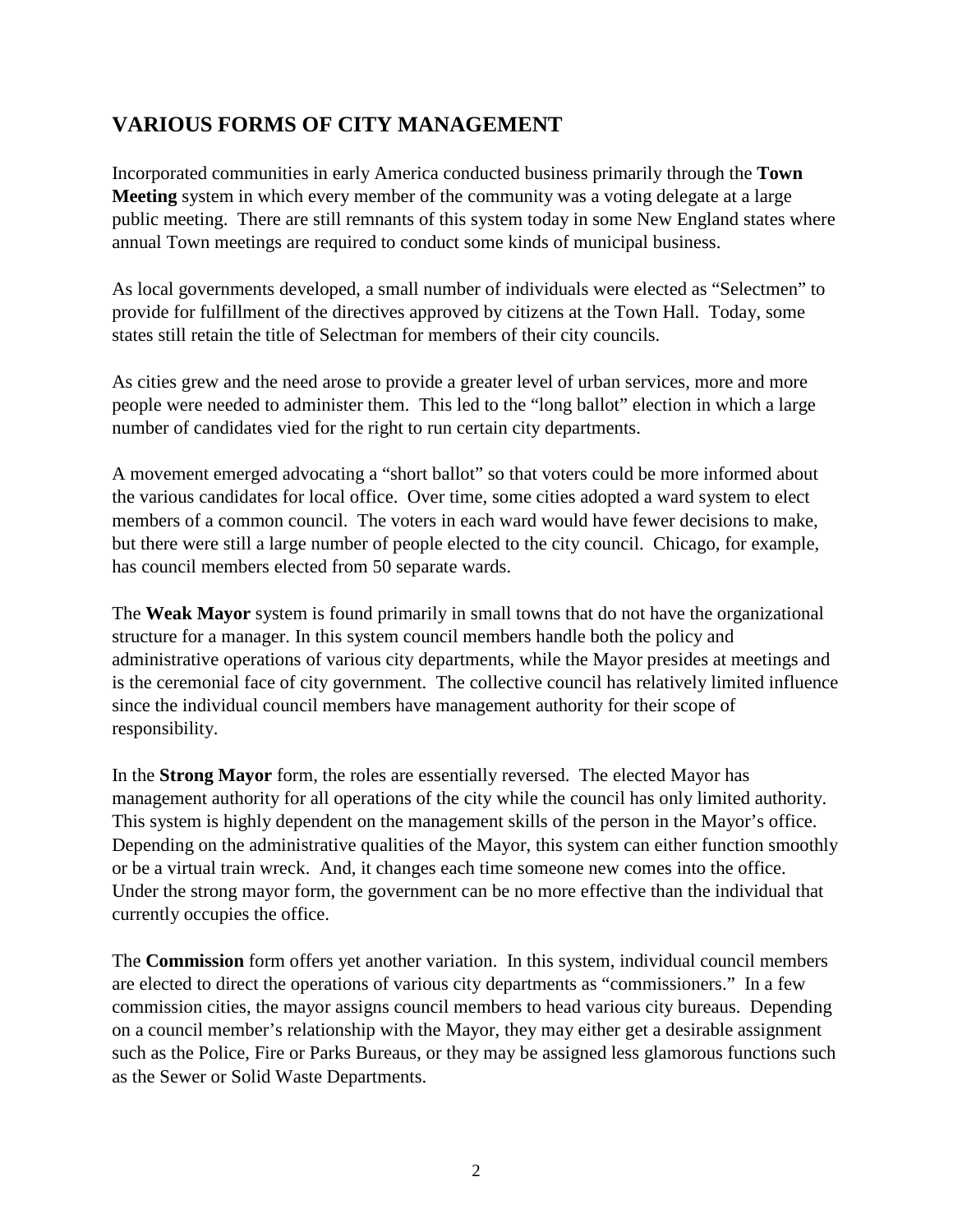A common weakness among all these forms of municipal government is that the quality of leadership and management is highly dependent on the skills of those elected to office. These systems also are highly susceptible to political and financial influence. One's relationship to the Mayor or to various groups such as developers, financiers and unions can be extremely influential in determining assignments rather than an objective evaluation of one's operational skills.

These systems also fail to separate the important functions of policymaking from administration. The Mayor and council are put in the position of developing policy positions and also being responsible for operational implementation. It is rare to find elected officials who have the training and experience to handle the administrative tasks of local government.

# **COUNCIL-MANAGER FORM**

The **Council-Manager** form of local government (cities, towns and counties) creates a bright line between the adoption of municipal policy and the administrative or operational functions of city staff. Under the council-manager form, elected officials on the council are ultimately responsible for making the policy decisions about city functions, budgets, tax rates, planning and zoning, general plans, long- and short-range city goals, contract approvals, etc. They receive information and recommendations from the city manager and generally oversee the performance of city government. They also are the link between citizens in the community and their local government. All governmental authority resides with the council as a body of elected officials.

The council works with a professionally-trained manager or administrator to develop policy positions, and then delegates to the manager the responsibility to carry out their decisions. The manager does not set or make policy decisions, but is the person primarily responsible for making policy recommendations and for carrying out the decisions of the council.

The manager and his or her management team have responsibility for hiring and firing personnel, for managing city operations within the council-approved budget and for implementing the various day-to-day services of the city. The manager and his or her staff do the background research on various topics in order to present the council with objective pros and cons on policy alternatives. He or she serves at the pleasure of the council and can be dismissed at any time with the vote of a majority of its members.

The council-manager form of government is unique to the local level in government but it is similar to the Board/Chairman/CEO structure common in private corporations as well as school districts, hospitals and non-profit organizations.

For those who question whether "non-elected bureaucrats" should be in charge of the operations of a unit of government, the council-manager system has generally been shown to be more financially accountable and more efficient operationally than governments in which the elected officials are also the people in charge of directly managing government services and supervising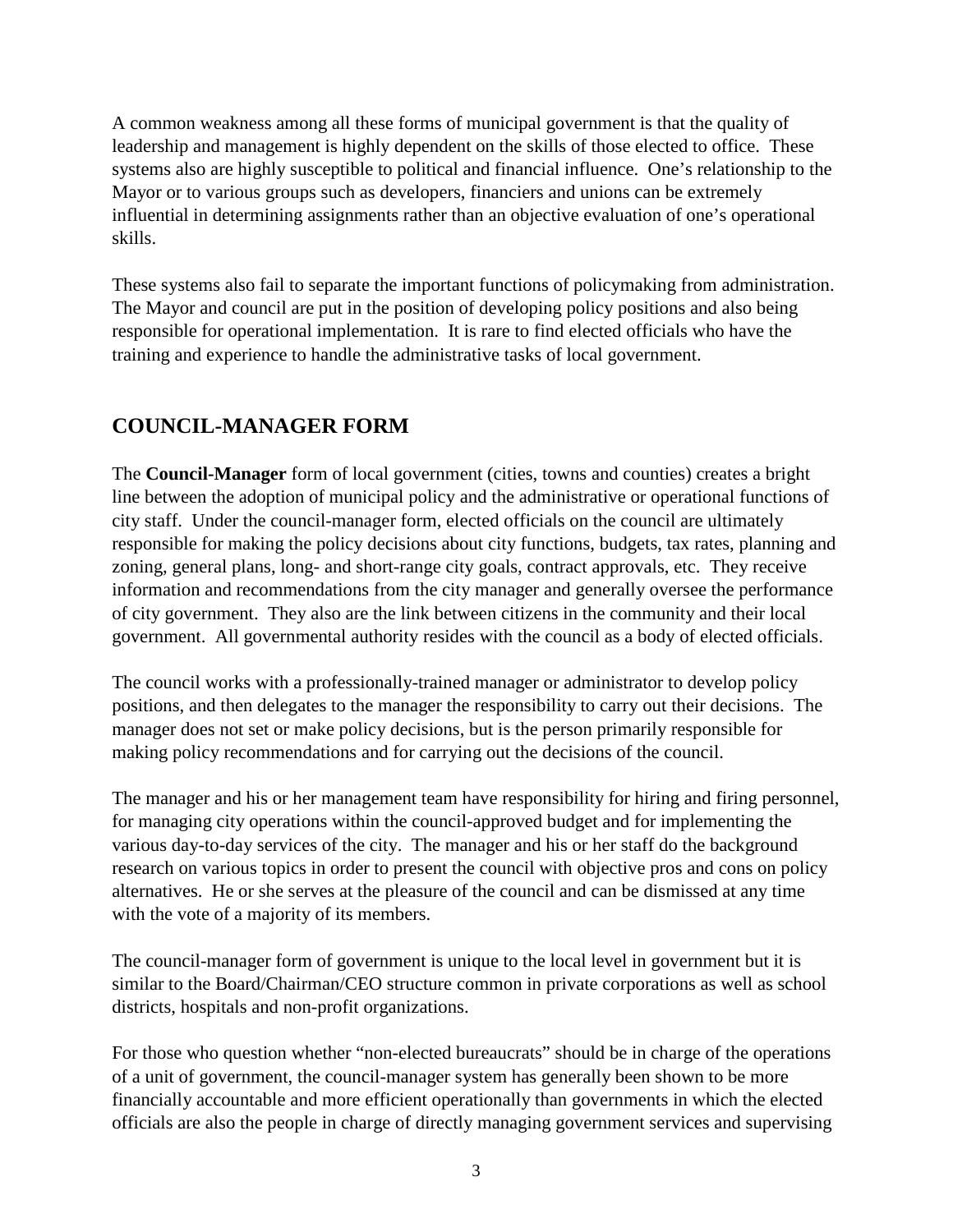staff. The system is designed to maximize the strengths of elected officials and local government professionals. It allows elected officials to spend more of their time listening to the concerns of constituents, and provides structure to the staff to be able to know that their job duties will be consistent and based on professional standards rather than subject to differing political whims.

The system also diffuses political power among all elected officials so that no one individual— Mayor or council member—can dictate policies of the city, hire or fire personnel or make changes in the governmental structure. While Mayors can be visionary leaders who help the goals for the city through their personality and "bully pulpit," the Mayor and council's strength is exercised through the will of the voting majority. Any individual council member has very little actual authority.

The impact of an elected official lies in persuading his or her colleagues of the validity of his position, being willing to compromise in order to gather support, and being able to deliver a majority vote. In that way, all council members share in decision-making, bringing their unique background and experience to the group. In American political spheres the majority rules, individuals do not.

# **HISTORY OF COUNCIL-MANAGER GOVERNMENT**

The council-manager structure is one of the products of the Progressive Movement in the United States during the late  $19<sup>th</sup>$  and early  $20<sup>th</sup>$  centuries. In general, the movement was a reaction against dominant political bosses and machines, corporate corruption and monopolies, "robber barons" and oppressive working conditions.

Reformers were successful in making a series of changes to social and corporate institutions as well as introducing a number of concepts to make government more accountable to the people rather than special interests. Some of the political changes include citizen initiatives, referendum and recall, women's suffrage, direct election of U.S. Senators and the council-manager form of government.

It is generally accepted that the first city manager position was created in Staunton, Virginia, in 1908, although a number of other communities were also moving in that direction. Today, the council-manager form is the most dominant system of local government, appearing in more than 3,500 U.S. cities and 144 of the 247 largest cities. It is also used in nearly 400 county governments. The City of Phoenix, Arizona, generally believed to be the largest U.S. city with the council-manager form of government, was also one of the first in the nation to adopt the system. It was included as part of the city charter approved by voters by a margin of nearly twoto-one in October 1913.

The council-manager form has gained widespread acceptance for its attributes of efficiency, professionalism and predictability for city employees as well as residents. In contrast to the strong mayor system, which has the perception of inviting corruption, the council-manager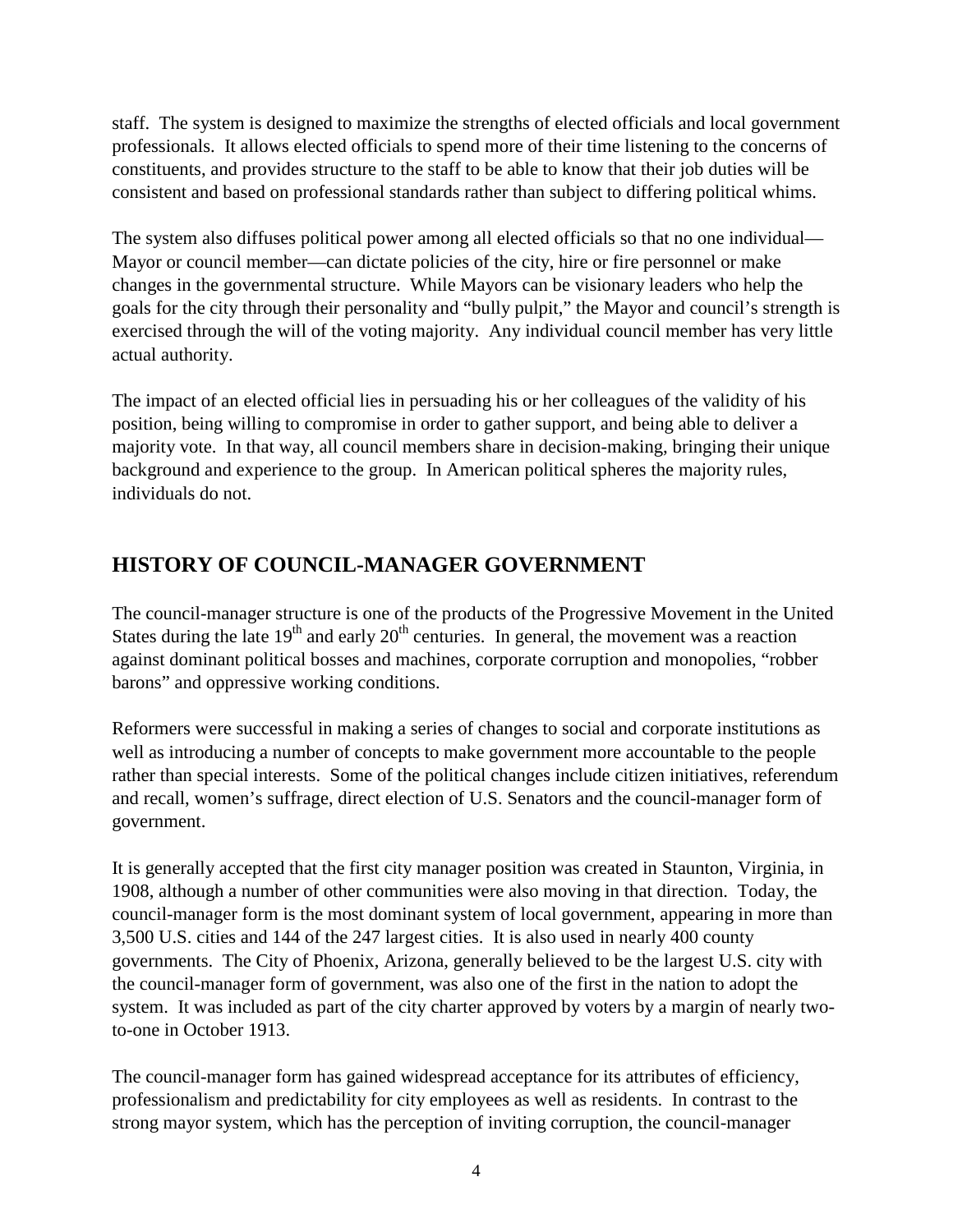system separates policymaking from operational processes, and encourages hiring and contracting practices based on objective, measurable standards rather than cronyism and friendship. The city management profession is also set apart by the strong commitment of its members to a uniform code of ethical behavior.

In a December 6, 2009, story in the *Baltimore Sun* headlined, "City's governmental structure encourages official corruption," reporter David B. Levy writes:

"It is clear that developers and other interest groups perceive—probably correctly—that the best method to gain decisions in their favor is to 'grease' the pathway. Sometimes that grease is pure corruption. More frequently, it is some version of interest peddling that does not quite rise to the level of outright corruption. Either way, it bends governmental decisions away from the public interest and toward the private interest of those doing the greasing." He goes on to say, "The best-managed and cleanest local governments in the United States are not strong-mayor governments; they are councilmanager governments."

Today, cities, towns and counties across the U.S. are continuing to evaluate their local governmental structure. Where there has been limited or no experience with the councilmanager form, vigorous public debates usually occur when a proposal to adopt that form is brought to the public or council for a vote. It is not uncommon for those who have no experience with the council-manager form to reject it in favor of the status quo. It is far more unusual for cities that have had the council-manager form to reject it in favor of others.

# **LOCAL GOVERNMENT IN ARIZONA**

Cities and towns in Arizona are authorized by the state Constitution in Article 13; Counties are authorized in Article 12. Both units of local government are subject to statutes enacted by the State Legislature and, as such, are considered political subdivisions of the state.

Cities and towns are voluntary units of government, created by the people who live in the same geographic area and who decide to incorporate. To incorporate as a town in Arizona requires a minimum population of [1](#page-12-0),500; a city requires  $3,000$ .<sup>1</sup> Cities may adopt a charter, similar to a local constitution, which specifies structural and organizational procedures for the city. Charters are adopted by a vote of the people and any amendments must also be voted on by the people. $<sup>2</sup>$  $<sup>2</sup>$  $<sup>2</sup>$ </sup>

There are 19 charter cities in Arizona; all the rest are considered "general law" cities and towns and operate under the authority of the Arizona Revised Statutes. Among other things, charter provisions may: specify the city governmental structure, impose council and mayoral term limits,

<sup>&</sup>lt;sup>1</sup> For a more complete discussion of incorporation procedures, see the League publication, "Municipal Incorporation in Arizona."

<span id="page-7-1"></span><span id="page-7-0"></span><sup>&</sup>lt;sup>2</sup> For a more complete discussion of city charters, see the League publication "Charter Government Provisions in Arizona Cities."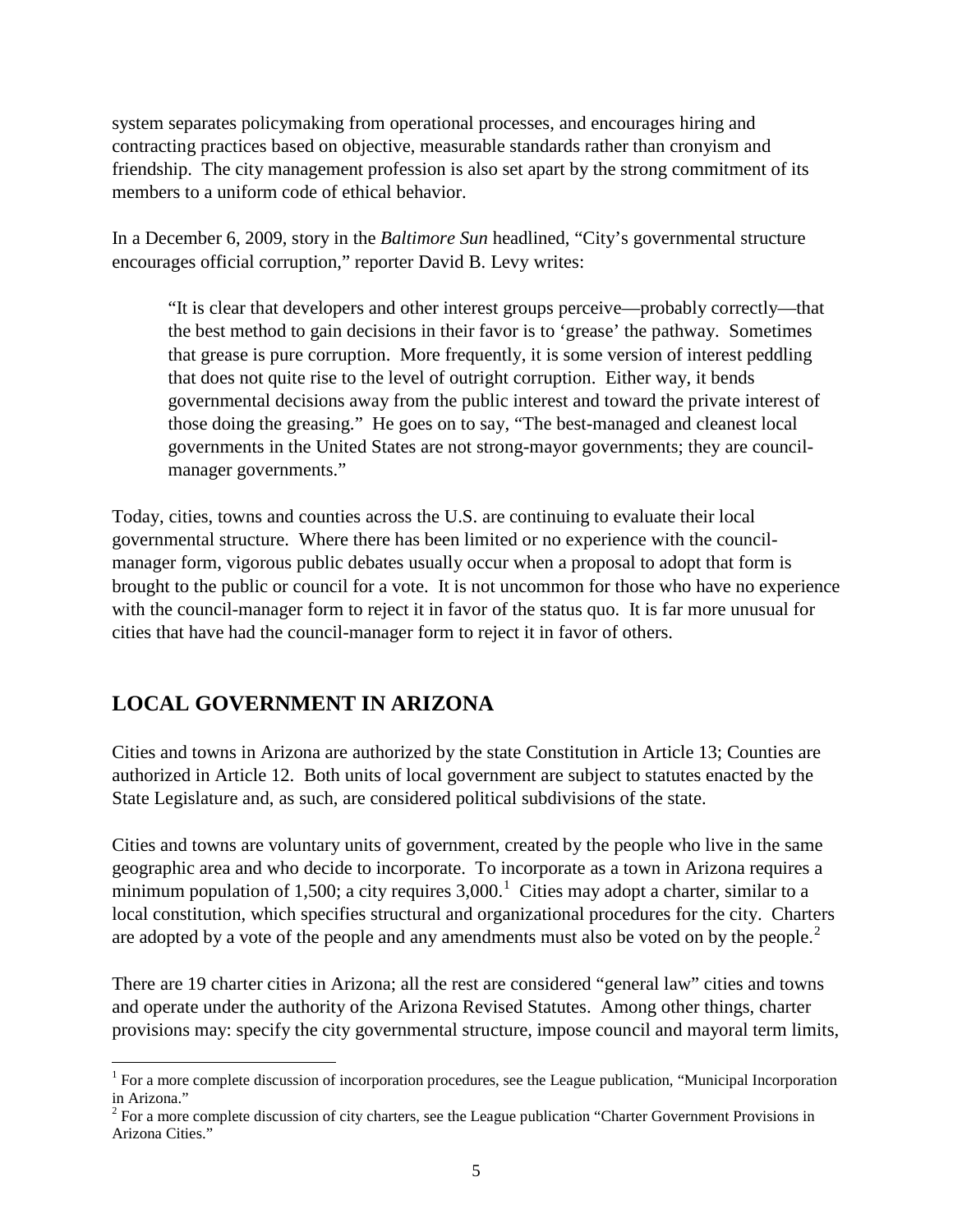prescribe how various administrative departments are to be organized, or whether voter approval is required to impose certain taxes. The Arizona Constitution describes a charter as being the "organic law" of the city. There are specific procedures for developing and adopting a charter in Article 13, Section 2. In some ways the charter may have the effect of limiting the city government's authority while general law cities and towns may have greater flexibility in implementing some decisions.

ARS 9-303 authorizes cities and towns to adopt the council-manager form of government in local ordinances, and specifies that the manager serves at the pleasure of the majority of the council.

Cities in Arizona also have the option of adopting a system of geographic districts called "wards." In this arrangement, voters in a ward select a council member to represent them rather than having all council members elected at large by all voters. In the ward system, only the Mayor is selected at large. In Arizona, all municipal governments except for the City of Tucson are officially non-partisan; candidates for Mayor and council do not run on political party tickets or serve as members of a political party and the council does not formally organize itself into a political majority and minority.

Unlike cities and towns, everyone living in Arizona also resides in one of the 15 counties. County government functions as a delivery system for many state government services such as elections, jails, property tax assessment and collection, courts and healthcare among other items. Counties are restricted in the administrative flexibility they have locally. Counties can exercise only the authority granted to them by statute, whereas cities, under the general laws of the state, can engage in a broad range of activities unless specifically prohibited by statute.

The line between local and state authority is one that is the subject of much dispute, particularly at the State Legislature. Some legislators believe that as political subdivisions of the state, the legislature has the authority to regulate any local matter they choose to be involved in. They see their role as having preeminence over local officials in virtually every matter, and claim the ability to override any and all local decisions.

This kind of thinking dates back to the establishment of "Dillon's Rule" from a ruling by Judge John F. Dillon of Iowa in 1868. Judge Dillon's opinion introduced the parent-child concept and said the authority of local officials is limited only to that which has been officially granted to them by the Legislature or which are indispensable to local operations. His opinion reads in part: "Municipal corporations owe their origin to, and derive their powers and rights wholly from, the Legislature. It breathes into them the breath of life, without which they cannot exist. As it creates, so may it destroy. If it may destroy, it may abridge and control."[3](#page-7-1)

A subsequent publication by Dillon argued that states have unlimited power except for those items specifically articulated as being federal responsibilities (see  $10<sup>th</sup>$  Amendment to the U.S.

<span id="page-8-0"></span> <sup>3</sup> *Clinton v Cedar Rapids and the Missouri River Railroad*, (24 Iowa 455; 1868).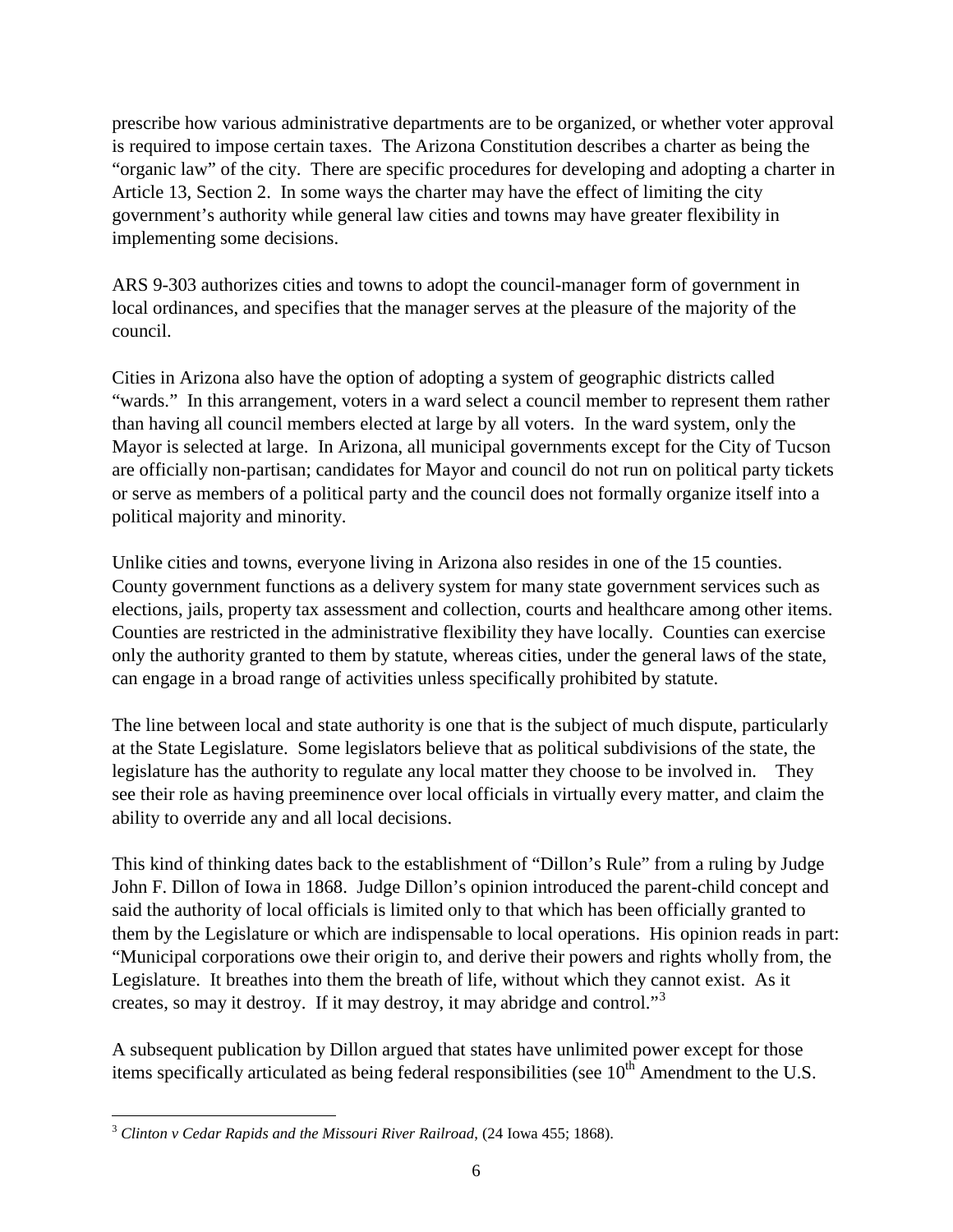Constitution), but that municipal governments have only power expressly granted to them by the state government. This principle has been reinforced over time by court decisions in a variety of states.

It has been speculated that Dillon may have been influenced in his decision by the fact that there was widespread corruption in late  $19<sup>th</sup>$  century American local government (as well as state government, it should be noted) and that this opinion may have been his way of bringing some degree of reform to city government. An opposing local government philosophy was expressed by Michigan Supreme Court Judge Thomas M. Cooley in 1871 when he wrote: "[L]ocal government is a matter of absolute right; and the state cannot take it away."[4](#page-8-0)

A few decades later in 1912, when the Progressive Movement was at its peak, Arizona became a state and its Constitution, adopted in 1911, became effective. As noted earlier, a number of components of the Progressive Movement platform, such as initiative, referendum and recall, were included in the Arizona Constitution, which raises a question. Does the Arizona Constitution follow the line of thinking of Dillon's Rule or is it more influenced by the line of thinking that authorizes more local decision making authority?

That question does not have a definitive answer. While some believe the language in the Arizona Constitution leans toward greater flexibility on the part of city governments, Arizona court decisions, like those in other states, tend to tip the scales toward the state Legislature as having preeminence in authority.

However, a 2012 decision by the Arizona Supreme Court in the case of Tucson v. Arizona contains the following language regarding the relationship of the state government to city charter governments: "Nineteenth century case law and legal commentary generally viewed cities and towns as entirely subordinate to and dependent on the state's legislature for any governmental Authority…The framers of Arizona's Constitution, however, rejected that view, valuing local autonomy."<sup>[5](#page-9-0)</sup>

# **CITY MANAGEMENT AS A PROFESSIONAL DISCIPLINE**

In 1914 the International City Management Association (ICMA) was created to serve as a vehicle for promoting and advancing the council-manager form of government and to serve as a resource for people entering the field of city management. Since then, ICMA has provided a continuing program of technical information, management resources and educational programs to its members. Today, ICMA has more than 9,000 members serving cities, towns and counties across the U.S. and around the world.

<span id="page-9-1"></span><span id="page-9-0"></span><sup>4</sup> *People v. Hurlbut*, (24 Mich 44, 95; 1871). <sup>5</sup> *City of Tucson v. State* (229 Ariz. 172, 273 P.3d 624; 2012)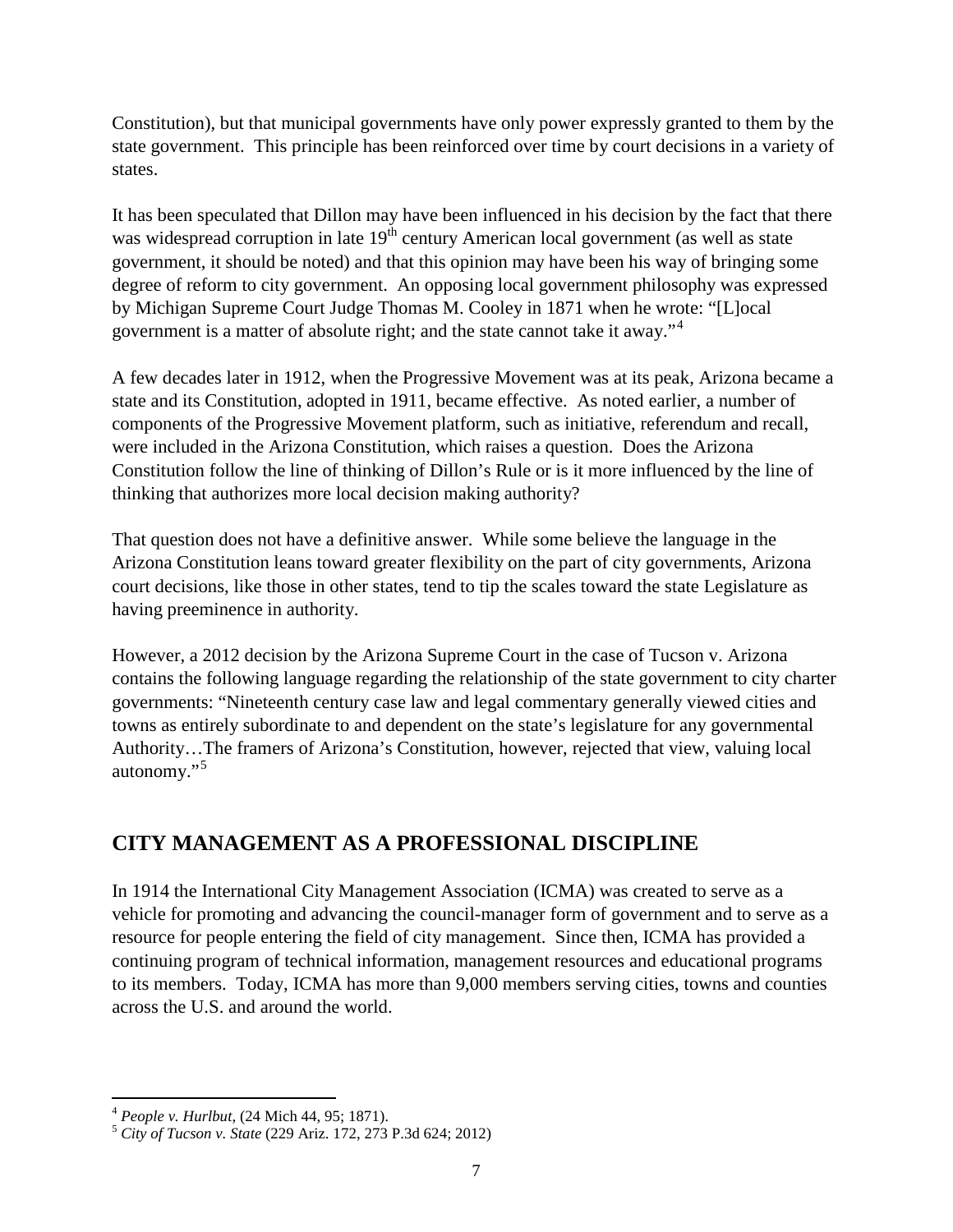One of ICMA's principal products is its Code of Ethics for municipal managers. The 12-point code was originally developed in 1924. As a condition of ICMA membership, applicants must agree to abide by the ethical tenets and submit to a peer-to-peer review process for any suspected violations. The tenets emphasize the professional, objective standards of city management, prohibit political activities by members, emphasize the ultimate authority of elected officials and warn about any appearance of impropriety or conflict of interest as a breach of the public trust.<sup>[6](#page-9-1)</sup>

Most states also have an affiliate organization of the ICMA. In Arizona, that organization is the Arizona City-County Management Association (ACMA).<sup>[7](#page-10-0)</sup> The ACMA holds two major conferences annually as well as hosting other special meetings and an electronic listserv where members can post questions and receive advice from their Arizona colleagues. ACMA provides valuable information and networking resource for managers, helping them learn the latest and best practices of the city management profession and avoid "reinventing the wheel."

As a general rule, people entering the city management profession today have completed a Master of Public Administration (M.P.A.) degree program or a closely related field, and many have also completed internships at various local governments prior to seeking full-time employment.

One of the most respected institutions of higher education in the city management field is located right here in Arizona at Arizona State University (ASU). In 2009, the ASU M.P.A. program was listed as one of the best in the nation by *U.S. News and World Report*, with the ASU School of Public Affairs ranking 25<sup>th</sup> overall nationally. Based on a survey of more than 250 programs nationwide, ASU ranked sixth in City Management & Urban Policy and eighth in Public Management.

As with many professional disciplines, practitioners often get their start as a chief administrative officer in small or medium size communities, or as a department manager in a larger city. In general, the career track of a city manager progresses from smaller communities to larger urban ones, although many people find professional fulfillment with the lifestyle of a smaller community and prefer to spend their careers in those areas.

The typical city manager has an average tenure with any one community of approximately seven years. Of course, there are instances where managers have been with one city for 20 years or more and others where managers are terminated after only one year.

Because of the high profile nature of the manager position, they are often the lightning rod for structural problems with city administration that may or may not have been directly attributable to their position. Since city managers can be dismissed at any time, with or without cause, on the vote of a simple majority of the city or town council, they typically negotiate employment contracts that include severance terms. These contract provisions help terminated managers

<sup>&</sup>lt;sup>6</sup> The text of the latest edition of the Code of Ethics with Guidelines is found in the Appendix. For more information on the ICMA, visit their website at: <u>http://icma.org/main/sc.asp</u><br><sup>7</sup> <http://www.azmanagement.org/>

<span id="page-10-0"></span>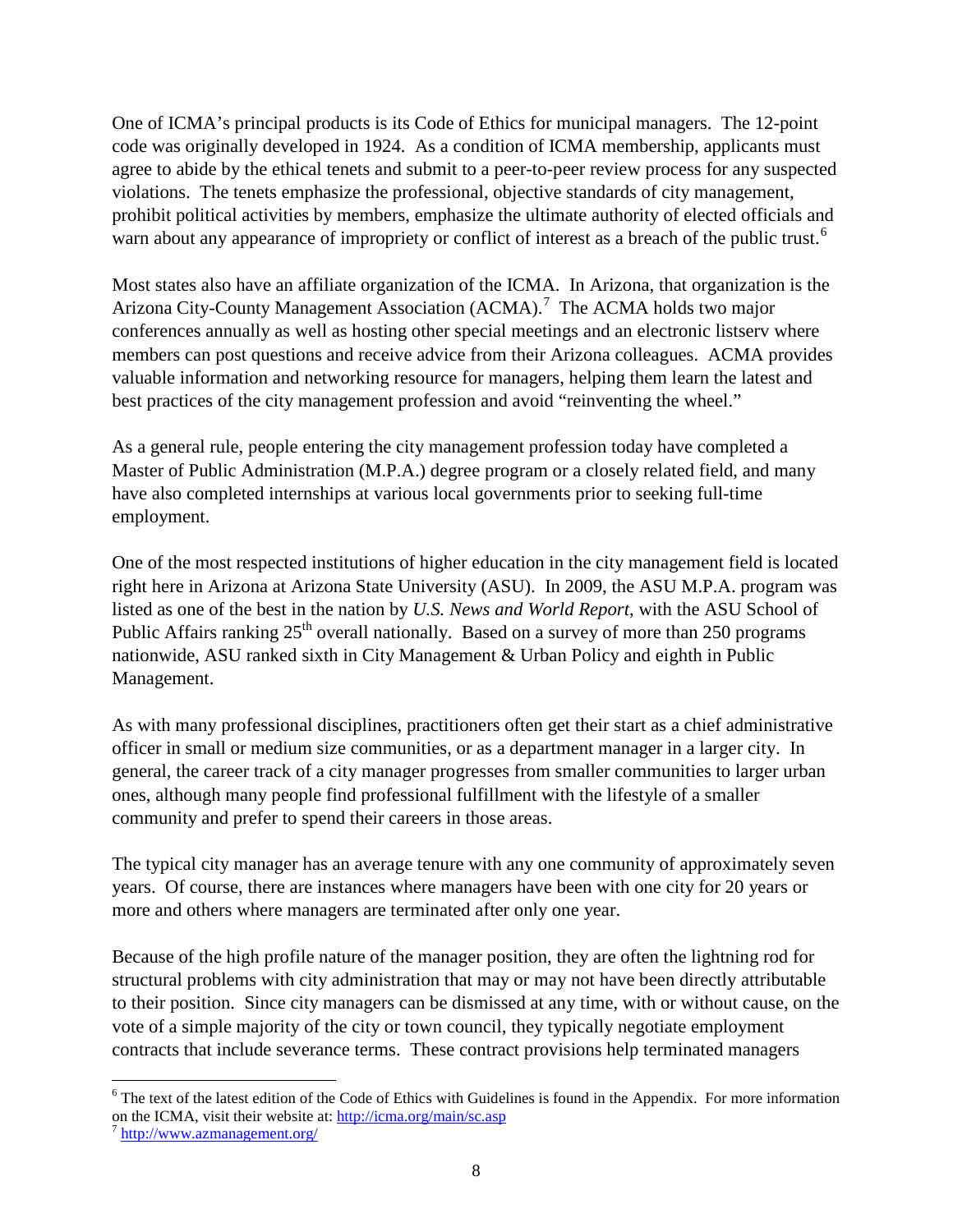bridge the income gap until they are hired at another local government. It can frequently take several months to secure a new position, and terminations are usually effective immediately.

Managers are sometimes fired due to a change in political administration and the desire to make a new start in the city's management structure. Due to the volatility in the profession, it is generally not considered a stigma to have been terminated by a community. However, if an individual has a pattern of repeated terminations after relatively short periods of employment, it may indicate an inability to adapt to the delicate relationship of managing a city and staff while still reporting to a body of elected leaders.

To aid communities in identifying people who have a combination of professional training and real world experience, and to recognize city managers who have excelled in their chosen field, ICMA has developed a credentialing program. The program uses a combination of factors to evaluate candidates on their education, experience, commitment to integrity and ethics, and lifelong learning. Applicants are evaluated through a peer-review process with the title of Credentialed Manager being awarded only by the ICMA Executive Board. There are currently about 1,200 Credentialed Managers in the U.S.

Successful city managers tend to have a wide variety of skills encompassing professional disciplines such as finance & budgeting, personnel/labor management, contracting, planning, project management and forecasting, among others. They also must be excellent communicators with their staffs, community leaders and the public, and be able to articulate the vision they have for their city. They must be adept at time management and in quickly comprehending situations and making wise decisions. Additionally, they must be skilled diplomatically in dealing with a sometimes-changing and often volatile mix of personalities on the council, and be able to maintain positive relationships with them all. Successful managers tend to avoid the limelight of public attention and give credit to the elected officials for successes of the city.

City management can be a highly rewarding yet also frustrating career. Those who master the job can take great pride in bringing a high quality of life to the communities in which they serve, and in leaving the world a better place than what they found.

# **FUTURE CHALLENGES**

Local government in Arizona is being severely tested by the conflicting pressures of providing an increasing level of effective public services while financial resources are becoming tighter. Revenues from state and local taxes declined sharply starting in the recession of 2006-2007 but citizens continue to demand rapid response times for public safety services, smooth and fullyfunctioning streets and transit systems, trouble-free utilities, and excellence in customer service.

In order to continue to fulfill their obligations to the residents of cities and towns, municipal leaders introduced innovations such as more electronic and Web-based services, extended service hours during four-day work weeks and reassignment of personnel to high-demand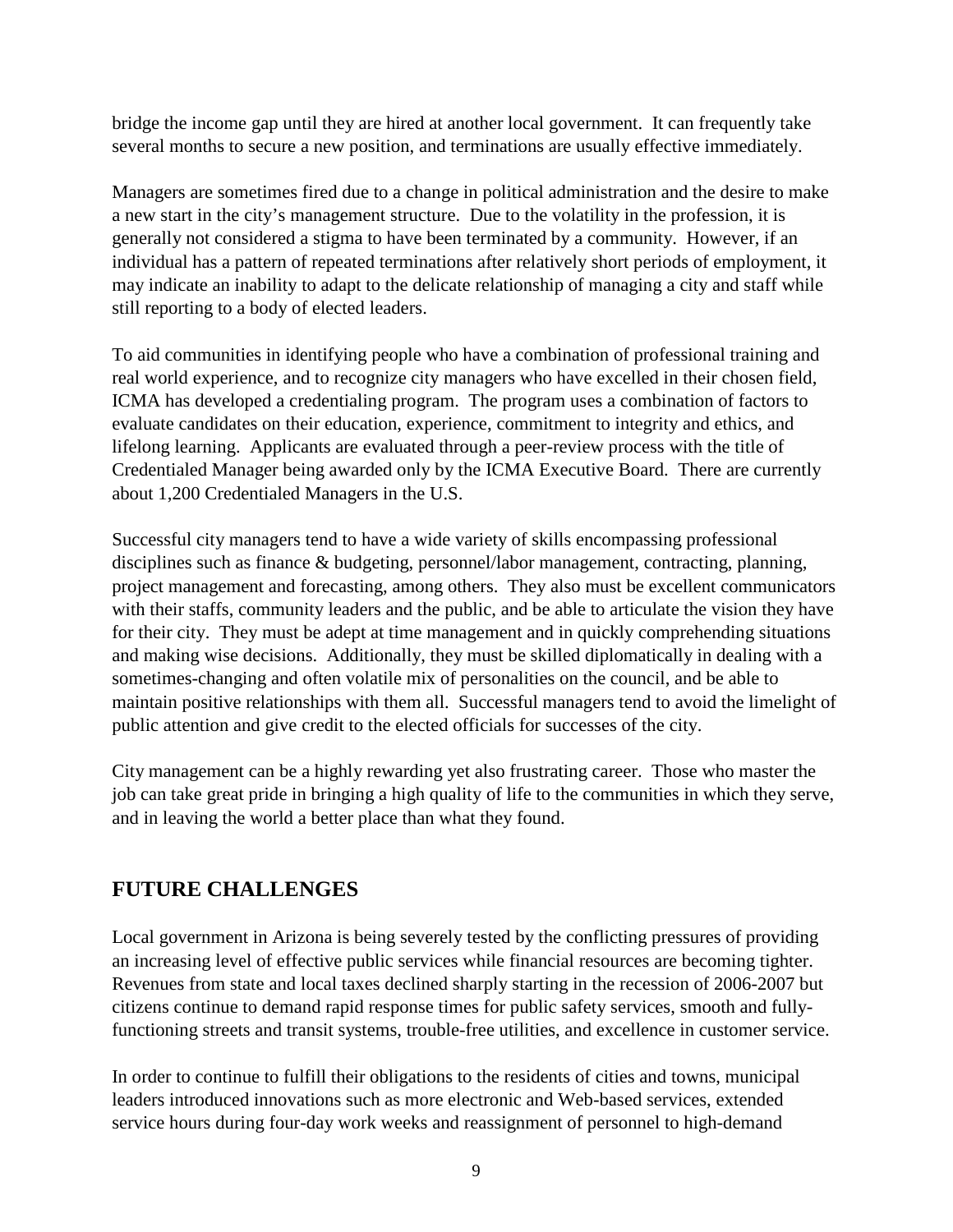services. In response to diminishing revenues, local governments have instituted hiring freezes, wage freezes or reductions, mandatory furlough days and even layoffs. Government at all levels is being challenged to continue to deliver the full menu of public services even as the resources to provide those services are in serious decline.

While local revenues have begun to recover with the economy, they are still a long way from the high levels of the early 2000s. This is the environment in which today's city, town or county manager are required to function.

As with generations before who faced unique and daunting challenges, today's managers are required to develop innovative, efficient solutions to continue to carry out their mandate of providing first-rate public services. Combined with a general resistance of the public to support increased taxation, this requires a high degree of creativity, innovation and courage to forge a new way of doing business.

Today's financial environment may lead to the emergence of practices that will become standard in the future. These may include more privatization of services, consolidation and cooperation between communities or even the elimination of some items. The State Legislature continues to pass unfunded mandates and greater regulations while at the same time some members call for reducing local revenues. City managers are regularly forced to confront all the forces that affect city revenue and operational capabilities and still develop policy recommendations that continue to preserve our municipal mission within available resources.

As the council-manager form of local government begins its second century of practice, it will remain a model of governmental efficiency, planning, integrity and service. As long as honest, skilled and self-sacrificial people choose to make it their profession, the future of our cities is in good hands.

# **NOTES**

<span id="page-12-0"></span>Based in part on the booklet, "The Council-Manager Form of Government in Arizona" by the Arizona City Management Association; published by the Morrison Institute for Public Policy and the School of Public Affairs, Arizona State University, 1986.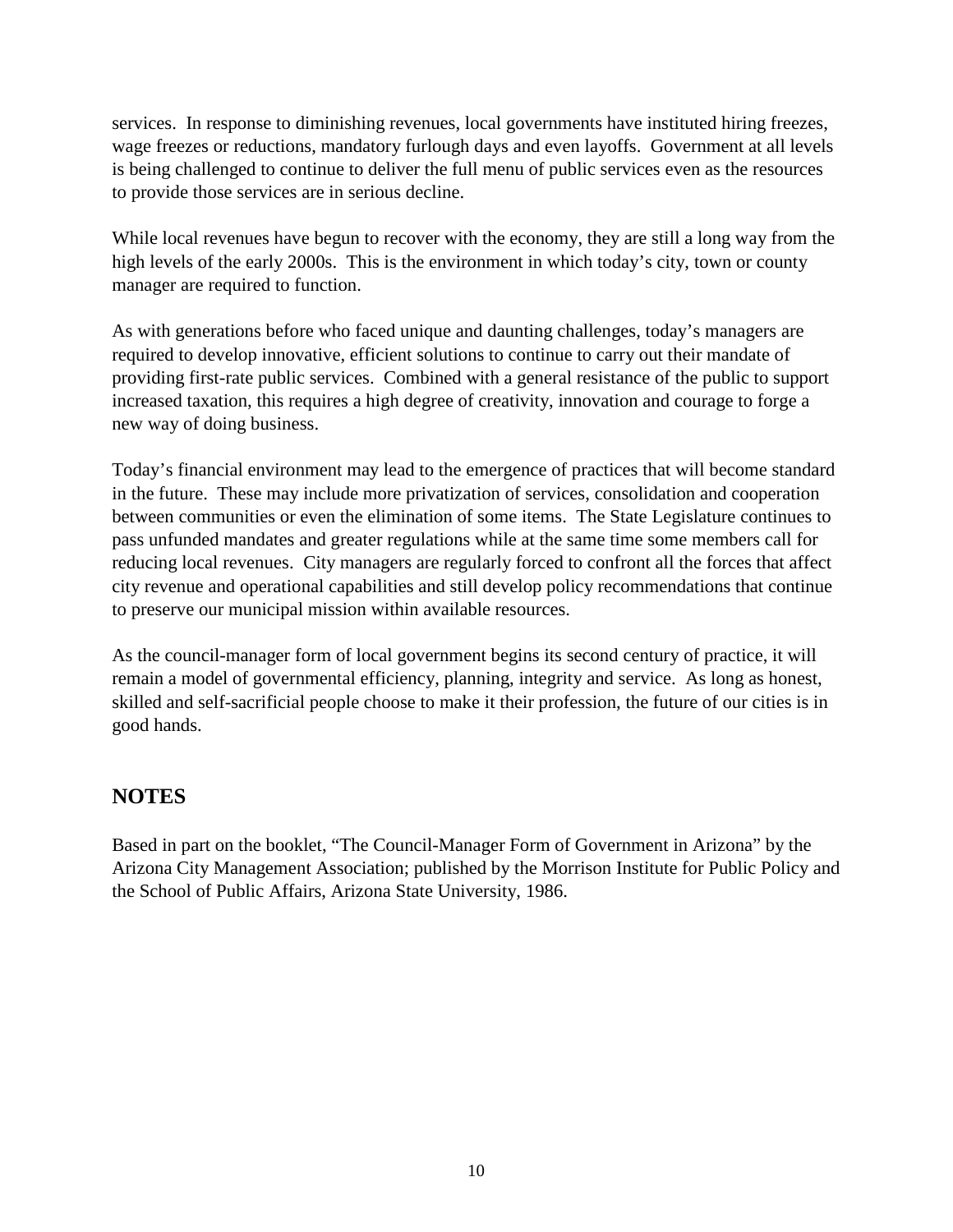# **ICMA Code of Ethics**

### **The ICMA Code of Ethics was adopted by the ICMA membership in 1924, and most recently amended by the membership in May 1998.**

The mission of ICMA is to create excellence in local governance by developing and fostering professional local government management worldwide. To further this mission, certain principles, as enforced by the Rules of Procedure, shall govern the conduct of every member of ICMA, who shall:

### **Tenet 1**

Be dedicated to the concepts of effective and democratic local government by responsible elected officials and believe that professional general management is essential to the achievement of this objective.

### **Tenet 2**

Affirm the dignity and worth of the services rendered by government and maintain a constructive, creative, and practical attitude toward local government affairs and a deep sense of social responsibility as a trusted public servant.

### **Tenet 3**

Be dedicated to the highest ideals of honor and integrity in all public and personal relationships in order that the member may merit the respect and confidence of the elected officials, of other officials and employees, and of the public.

### **Tenet 4**

Recognize that the chief function of local government at all times is to serve the best interests of all people.

### **Tenet 5**

Submit policy proposals to elected officials; provide them with facts and advice on matters of policy as a basis for making decisions and setting community goals; and uphold and implement local government policies adopted by elected officials.

### **Tenet 6**

Recognize that elected representatives of the people are entitled to the credit for the establishment of local government policies; responsibility for policy execution rests with the members.